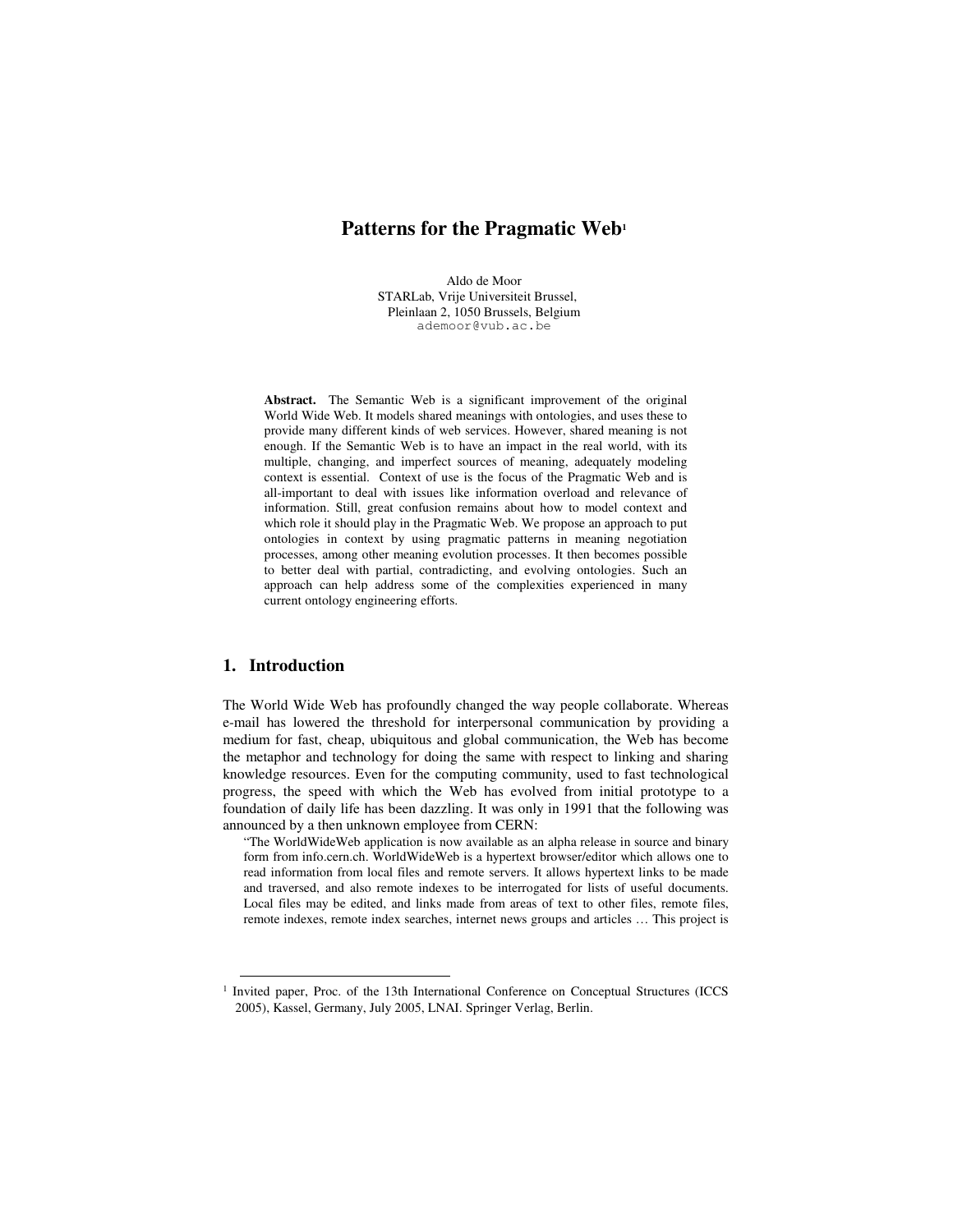experimental and of course comes without any warranty whatsoever. However, *it could start a revolution in information access* [my italics]"2 .

The rest, as they say, is history.

The rise of the World Wide Web has led to many benefits to society. Documents, news, and results to queries can be obtained 24 hours a day from all over the world. The Web has given a huge boost to research, education, commerce and even politics. An interesting example of how deeply the Web has become embedded in the fabric of our globalizing society is the significant role web sites play in political reforms in lessthan-democratic countries [17]. Still, not all is good. One serious consequence of the explosion of Web-accessible information resources is information overload. It is not uncommon to get hundreds, thousands, or even millions of hits when looking for a certain piece of information. Increasingly, the problem shifts from making information accessible, to delivering *relevant* information to the user.

The Semantic Web plays an important role in making the Web more relevant. Berners-Lee, et al. [1] present a cogent view of how the Semantic Web will structure meaningful content and add logic to the Web. In this web, data and rules for reasoning about data are systematically described, after which they can be shared and used by distributed agents. Granted, many of the basic theoretical ideas were already conceived by the AI community in the 1970s and 80s. The added value of the Semantic Web, however, is that this theory is finally being put into large scalepractice. The main components implementing this Web vision include techniques such as XML, for adding arbitrary structures to documents; RDF, to express meaning by simple statements about things having properties with values; and ontologies, to formally describe concepts and their relations. A typical ontology, in the sense of being an explicit specification of a conceptualization [10], consists of a taxonomy with a set of inference rules. Ontologies can be used to improve the accuracy of, for instance, Web search and service discovery processes. Ultimately, such an approach should lead to the evolution of human knowledge by scaling up collaboration from individual efforts to large, joint endeavors. Multiple ontologies then come into play. By selecting the right ontology for the right task, knowledge exchange, at least in theory, could become more effective and efficient.

In practice, however, the Semantic Web comes with its own set of problems. Voices are increasingly being heard that there is a need not only for explicitly taking into account the semantics, but also the pragmatics of the Web, e.g. [25,26,13,7,29,22]. Still, ideas and proposals are preliminary and sketchy and need further elaboration and integration. With this paper, we hope to contribute to the further maturation of thought on this important subject. We have two main objectives: finding out (1) what are fundamental conceptual elements of the Pragmatic Web and (2) how to use these elements in making meaning represented in semantic resources more relevant. In Sect. 2, we outline some contours of the Pragmatic Web that are becoming visible at the moment. This analysis results in a conceptual model of the Web in Sect. 3, outlining how the Semantic and the Pragmatic Web are interrelated. In Sect. 4, we focus on pragmatic patterns as a way to operationalize the pragmatics of

<sup>2</sup> Tim Berners-Lee, *comp.sys.next.announce* newsgroup, Aug.19, 1991.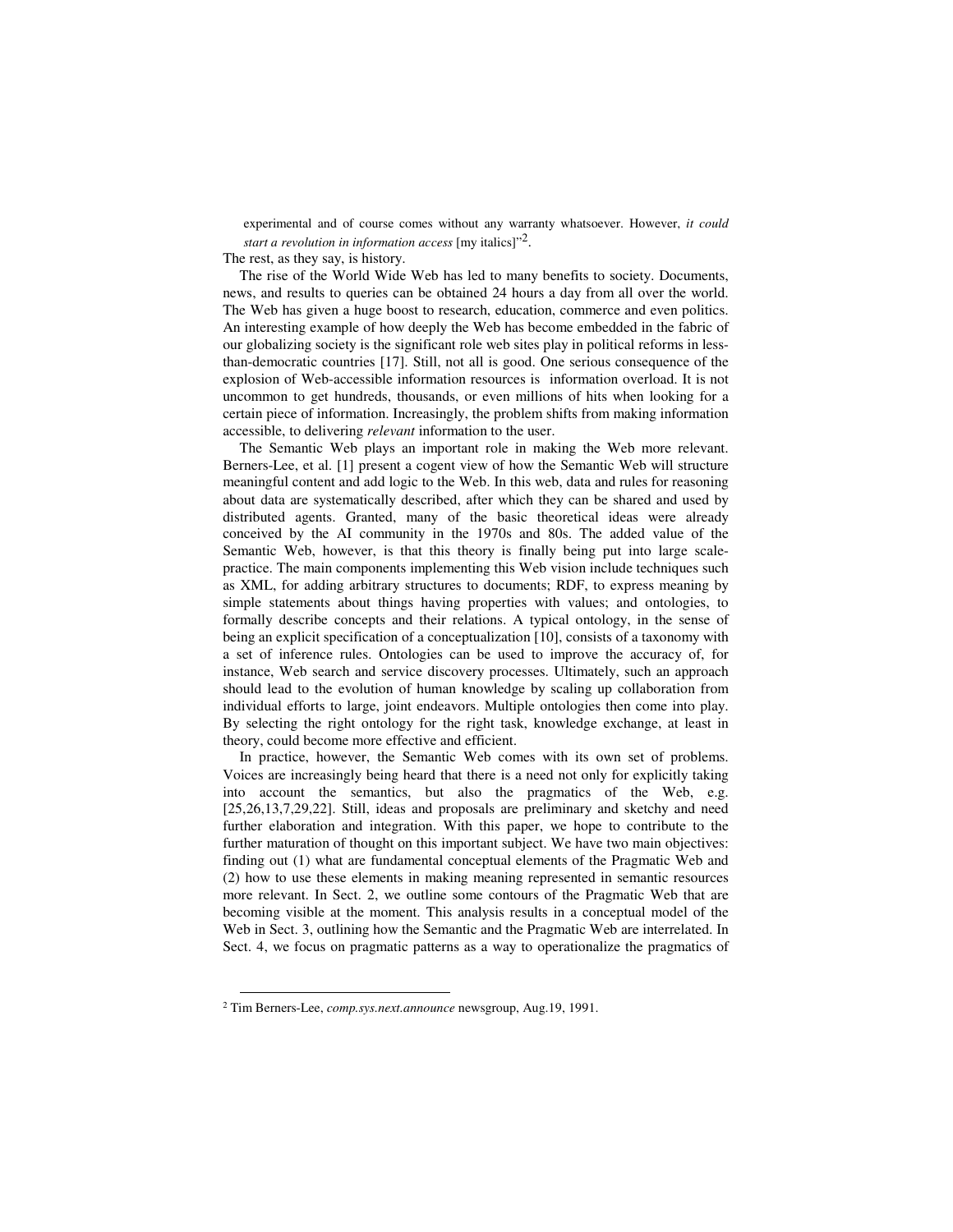the Web. In Sect. 5, we present a scenario of how a Pragmatic Web could look in practice. We end the paper with a discussion and conclusion.

# **2. Contours of the Pragmatic Web**

The Semantic Web, with all its (potential) benefits, still poses a number of difficult challenges, both with respect to the ontologies which contain the shared meanings and the services in which these are used.

Unlike data models, ontologies contain relatively generic knowledge that can be reused by different kinds of applications. Ontologies should therefore not be too tightly linked to a specific purpose or user group [30]. To select the right (parts of) ontologies, the communicative situation needs to be taken into account. To this purpose, a "mindshaking procedure" needs to be developed, in which a formal language for information exchange is determined (syntax), and a synchronisation of the meaning of concepts (semantics) takes place on the basis of a particular context, such as purpose, time, date, or profile [29]. An example of a (typically) manual version of such a procedure is described in [9]. There, a conceptual model supervisor regularly creates reports of existing classes. If concepts seem to be in conflict, and the conflicts are important enough, the model supervisor starts and controls a discussion among stakeholders, who can be either modelers or representatives from the involved departments. If the conflict remains unresolved, both concepts remain in the model marked with their own namespaces.

Ontologies are not an end in themselves. One of the major functions of the Semantic Web is to provide access to web services. These are often described and invoked through central registries. However, for describing, discovering, and composing web services, a semantic approach is not enough. Services cannot be described independently of how they are used, because communities of practice use services in novel, unexpected ways. Social mechanisms are therefore needed for evaluating and discovering trustworthy providers and consumers of services, taking into account contexts and interactions in the composition of service applications [25- 26].

Clearly it is not sufficient to model semantics to resolve such issues related to the use of ontologies. Contextual elements like the community of use, its objectives and communicative interactions are important starting points for conceptualizing the pragmatic layer. These elements are combined in a conceptualist perspective. In such a view, meanings are elements of the internal cognitive structures of language users, while in communication, the conceptual structures of different views become attuned to each other [13]. We can therefore make a distinction among shared semantic resources, such as ontologies; individual pragmatic resources, i.e. the internal conceptual models of users applying the semantic resources to their own purposes; and common pragmatic resources, in which joint *relevant* meanings have been established through communication. In communication between users aiming at achieving joint objectives, concepts that are part of individual and common pragmatic resources are selected, defined, aligned, and used. Finding out how such a meaning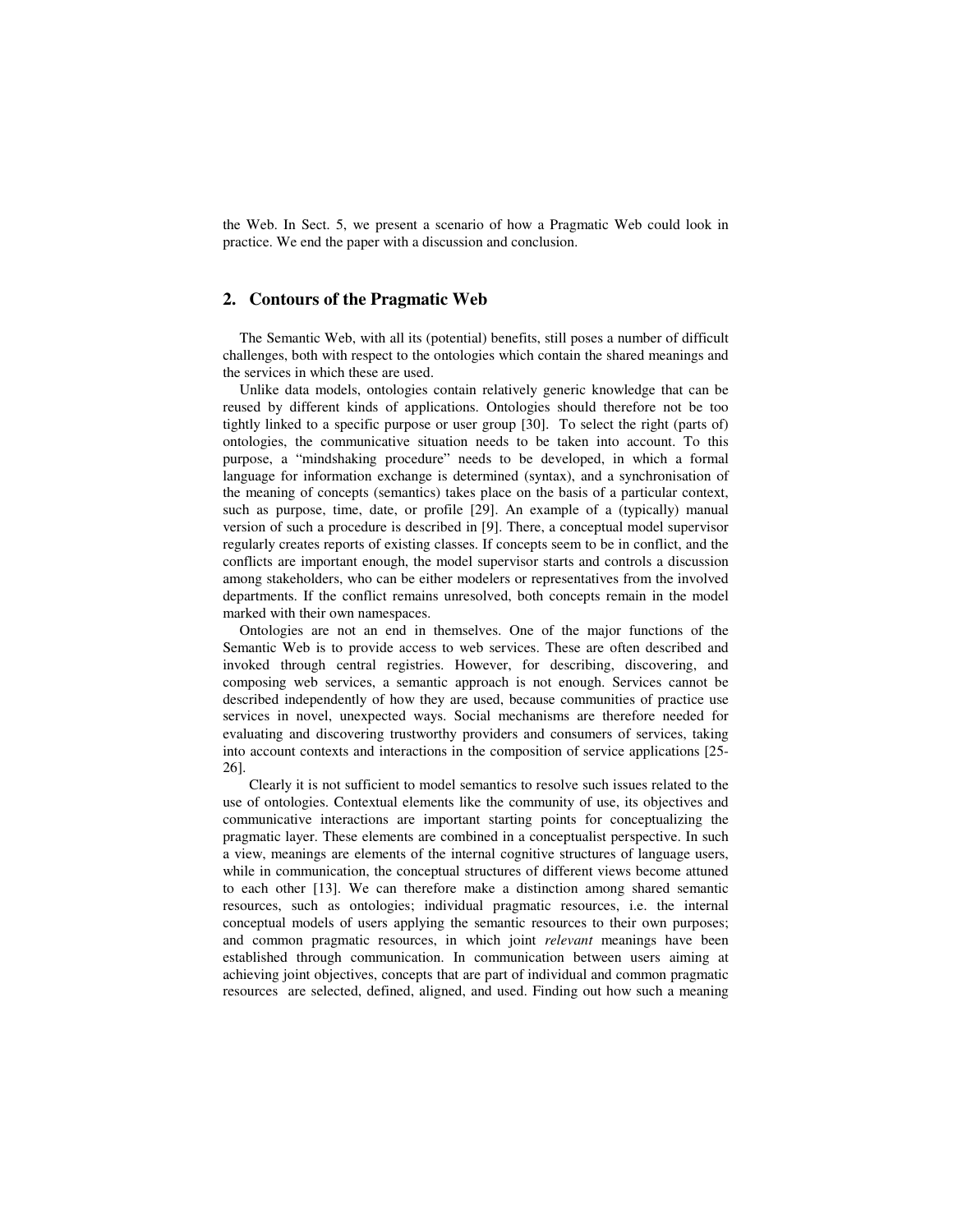negotiation process works is essential to understanding the pragmatics of the Web, and to developing (partially) automated support processes for meaning negotiation.

Developing sound and complete pragmatic perspectives, models, and methods can shed light on the confusing debates raging in the ontology and Semantic Web research communities. One fundamental question, for example, is whether the way to go is to develop large, detailed, standard ontologies such as Cyc<sup>3</sup> or myriad independent, domain-specific, micro-ontologies, one for each application. The answer is not either/or, but a mix of both approaches. A major reason why such a hybrid point of view cannot be easily adopted and defended, is that the real issues underlying these debates are not semantic, but pragmatic. The focus of many of these debates has thus been the wrong one, without the ontological engineering community making any significant progress on resolving the underlying issues.

Before further examining the Pragmatic Web, we first take a closer look at some of the finer details of pragmatics.

#### **2.1 A Primer of Pragmatics**

A traditional source of problems, often found in traditional conceptual modelling approaches, is to try and produce THE description of a joint reality. If members of a particular community disagree, the modellers, in the best case, keep negotiating explicit meanings until everybody agrees. If no agreement can be reached (or is not even sought) modellers often impose a meaning by choosing an ontology definition or system specification themselves.

 A pragmatic approach, on the other hand, should allow for contradictions, different importance weights of information and subtle cultural differences [9]. Such differences, however, create problems of their own if not handled properly. Collaboration often fails, not because participants do not want to collaborate, but because pragmatic errors lead to the breakdown of the social and contextual components of a discourse [14]. To become successful, a pragmatic approach thus needs to acknowledge and adequately handle ambiguity and consequences of (differences in) semantics.

Facts only get their 'ultimate meaning' in their human context of use, and are always ambiguous. Such *ambiguities* are about shades of differences in meaning. The extent to and way in which ambiguities need to be resolved, depend on the context, including the points of view of the communicating agents, i.e. utterer and interlocutor, their common understanding of each other, and their (partially) shared goals [18].

But how to decide which ambiguities need to be resolved? A semantic approach, even when accepting different sources of meaning (i.e., ontologies), does not explicitly acknowledge the *consequences* of semantic choices. A pragmatic approach, on the other hand, assumes there are always conditions of difference, dependence, and novelty, and recognizes the need for an overall process for transforming existing knowledge to deal with negative consequences for community members [3]. We

<sup>3</sup> http://www.cyc.com/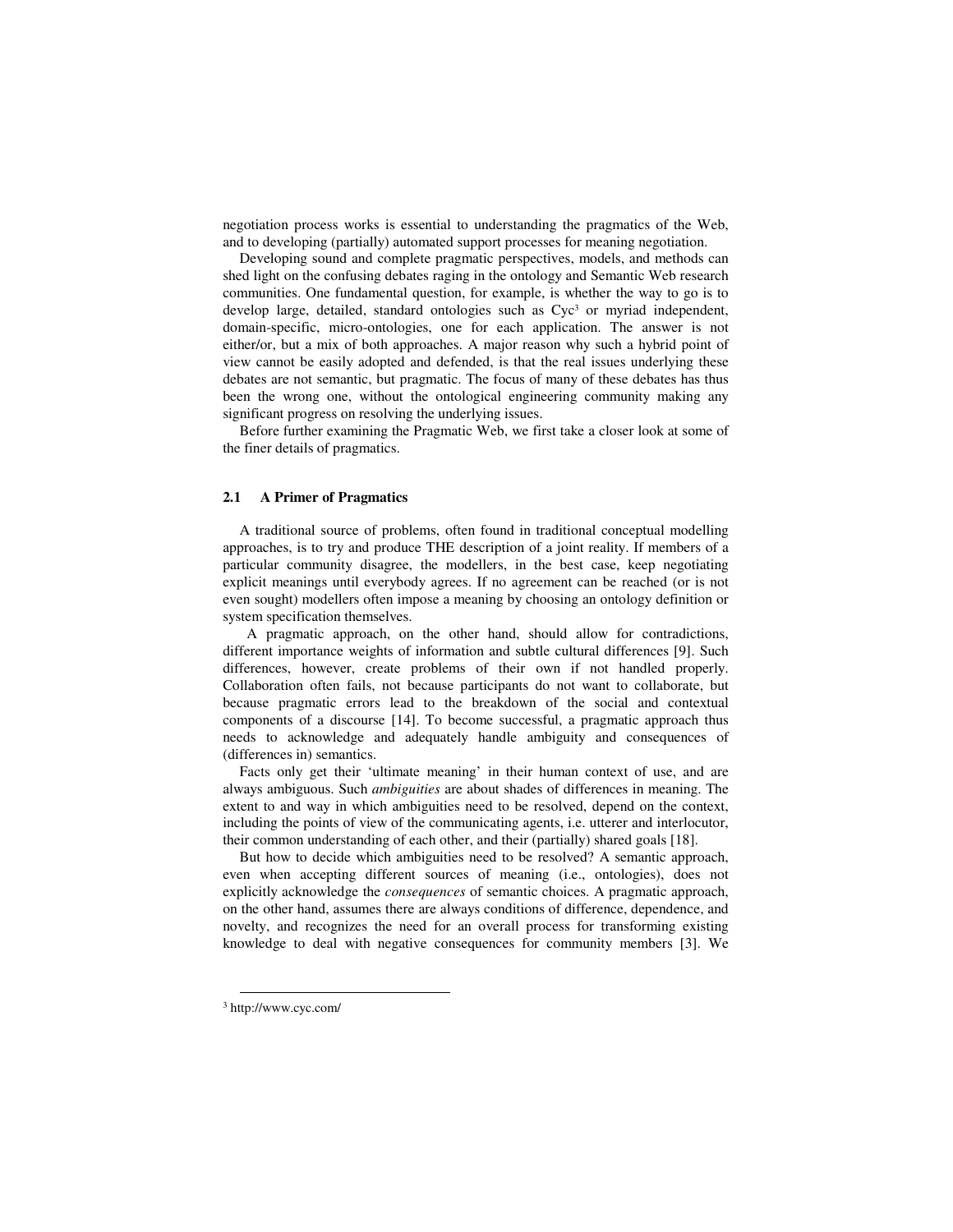would argue that, in addition, the community should also examine the *positive* consequences, such as opportunities for action.

In a pragmatic approach, control over representation should shift from the information producer to the information consumer [22]. More precisely, we think control over how to *use* meaning representations should shift to the user, from which controlling representations follows.

The need to accept a necessary amount of ambiguity by communities of users assessing the consequences of semantic choices in a particular pragmatic context, implies that there needs to be some user-controlled *selection* process of semantic representations. In such a process, members of the community, using the knowledge for a particular purpose, are actively involved, and aim to reach agreement only on *relevant* knowledge issues. Pragmatically established changes in the implicit meaning of representations should in the end also lead to changes the *representation* of those meanings in ontologies. For instance, if users always ask for concepts that are not, or only insufficiently, described in an ontology, it may be worthwhile to add this concept to the ontology. Meaning selection and representation processes, however, do not occur in isolation, but are driven by a meaning *negotiation* process in a specific community of users. In such a process, stakeholders arrive at the requisite (as determined by their shared goals) amount of agreement on shared concepts.

# **3. A Conceptual Model of The Web**

Summarizing the previous discussion, we consider 'The Web' to consist of a Syntactic, a Semantic, and a Pragmatic web (Fig.1).

The *Syntactic Web* consists of interrelated syntactic information resources, such as documents and web pages linked by HTML references. These resources describe many different domains.

The *Semantic Web* consists of a collection of semantic resources about the Syntactic Web, mainly in the form of ontologies. The ontologies contain semantic networks of concepts, relations, and rules that define the meaning of particular information resources.

The *Pragmatic Web* consists of a set of pragmatic contexts of semantic resources. We consider a *pragmatic context* to consist of a common context and a set of individual contexts. A *common context* is defined by the common concepts and conceptual definitions of interest to a community, the communicative interactions in which these concepts are defined and used, and a set of common context parameters (relevant properties of concepts, joint goals, communicative situation, and so on). Each community member also has an *individual context*, consisting of individual concepts and definitions of interest and individual context parameters. Common and individual context parameters are not discussed further in this paper, as we will focus on the meaning negotiation process in which these contexts play a role.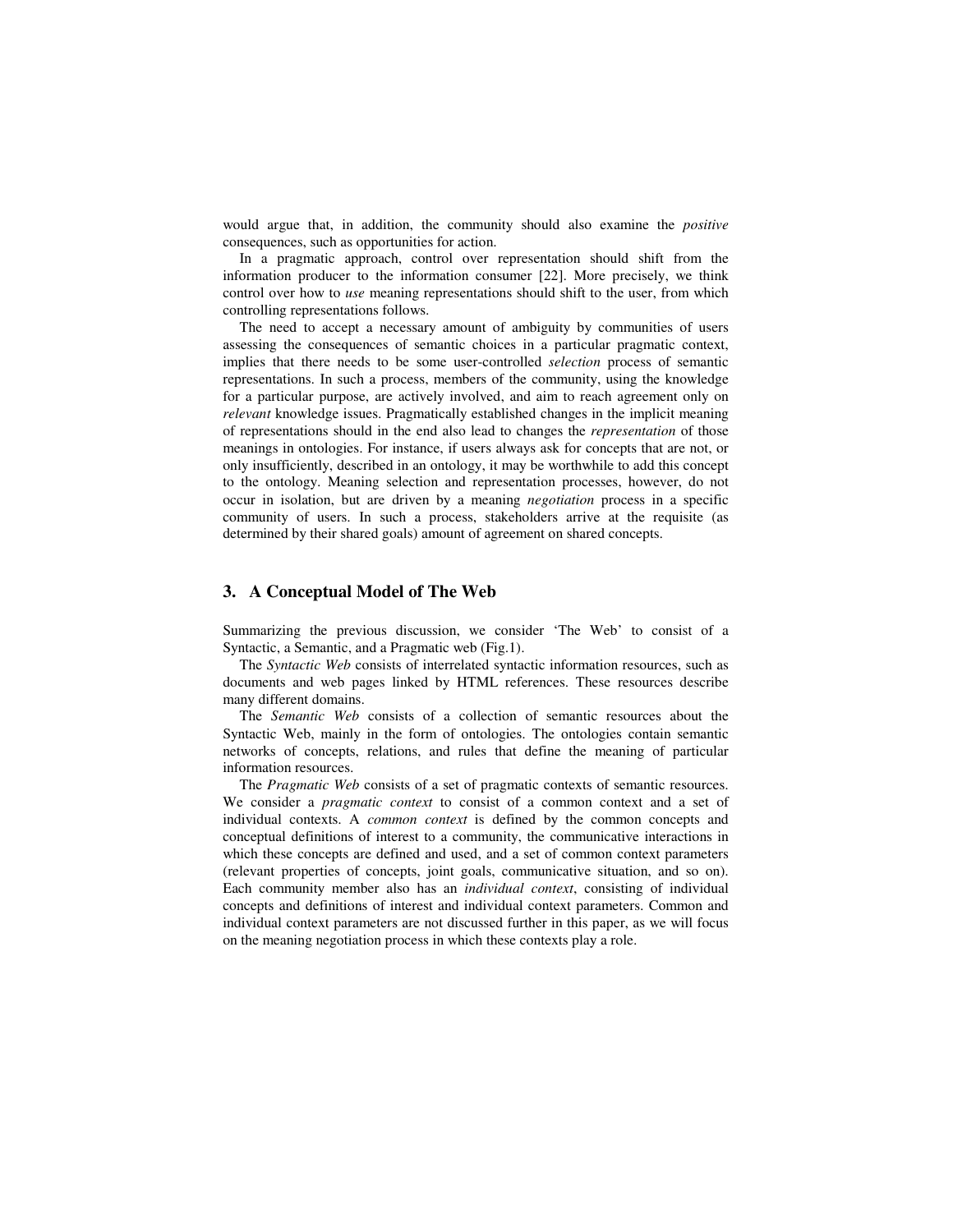

**Fig. 1. A Conceptual Model of 'The Web'** 

Meaning plays a central role in connecting the various Webs. *Meaning assignment* takes place when syntactic resources are semantically enriched, such as by XML-tags being added to HTML-pages. *Meaning alignment* has to do with interoperability between ontologies: to what extent do their semantic models agree? How can (parts of) ontologies be meaningfully linked? How to deal with definitions that partially overlap in meaning? Much recent work addresses these – very hard – issues, e.g. [24,4]. Such meaning alignment problems mostly focus on modeling representational and evolutionary aspects of ontologies. However, as we have seen what needs separate attention are issues of ontology *use*. In other words: how can the process of *meaning negotiation* be improved? Meanings evolve not in the ontologies themselves, but in the pragmatic contexts where they are being used. Thus, a strong involvement of the community in ontology engineering processes is required, ensuring that individual and community changes in meaning are represented adequately in the ontologies.

### **3.1 The Complexity of Contexts**

Our conceptual model allows us to examine a wide range of pragmatic contexts in the real world, and to identify commonalities and differences in problems with modelling, sharing and (re)using semantic resources such as ontologies.

Note that the sheer number of elements to analyze decreases as we move from the Syntactic to the Semantic Web, but strongly increases again when moving from the Semantic to the Pragmatic Web. There may be many thousands of (syntactic) information resources for a particular domain. In general, there will be many fewer ontologies defining the meanings of those resources. However, of pragmatic contexts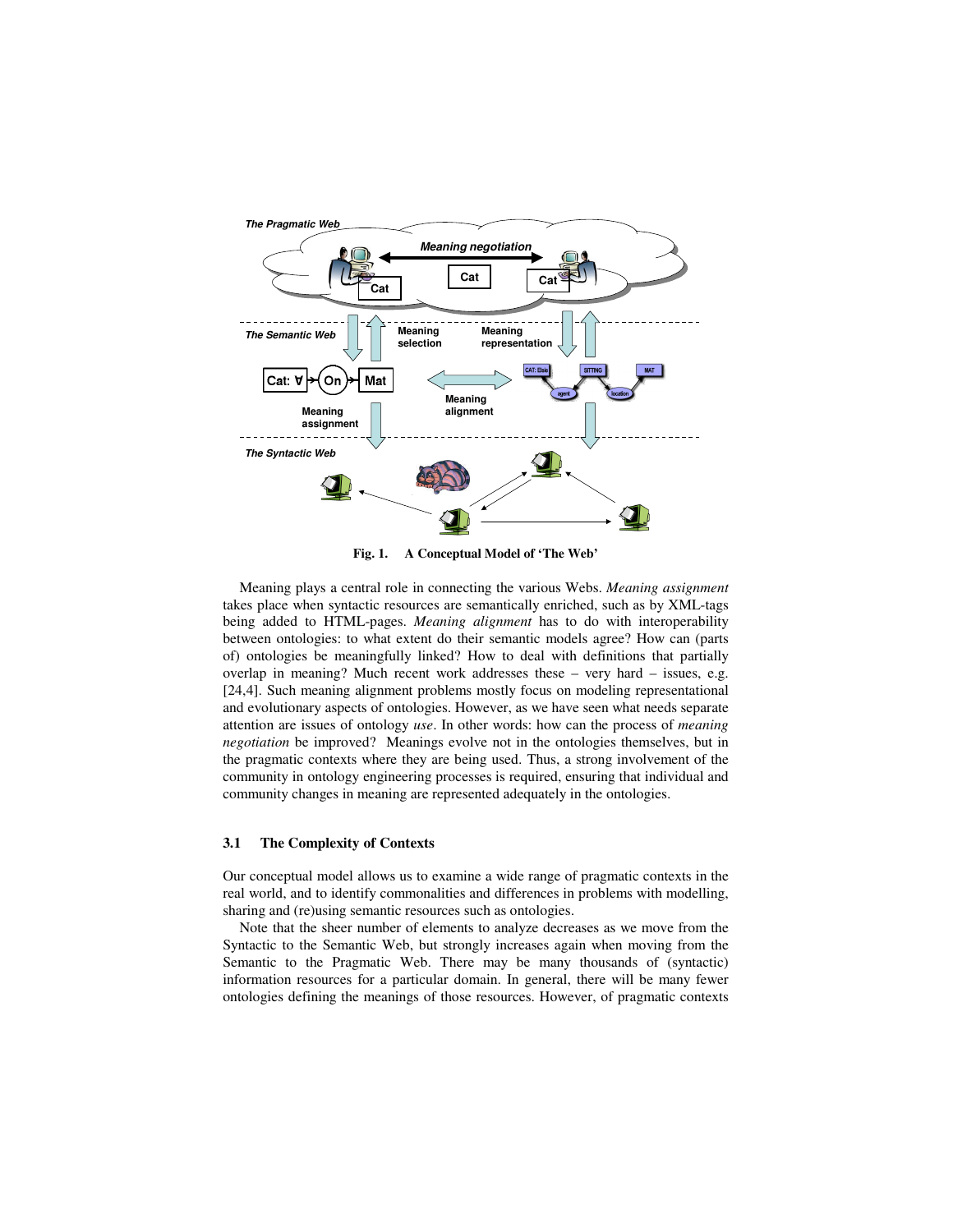there can be an infinite number. There are many dimensions of pragmatics to be taken into account, such as purposes, communicative situations, organizational norms, individual values, and so on. These contextual parameters lead to a great variety of contexts. The multiple pragmatic contexts are even harder to formalize and standardize than the semantics of the concepts they interpret. Individual context views may agree with each other, or differ. Community members may use different ontologies to define the meaning of a particular concept. Many concepts have rich tacit meanings for individuals that can, nor should, always be made explicit in collaborative situations [21]. To assess the consequences of meaning choices, fullyautomated negotiation processes will therefore never be sufficient. *Augmentation*, not automation of human meaning negotiation processes is required, in the sense proposed by Doug Engelbart [27].

One strategy to deal with this pragmatic complexity is to only model those pragmatic constructs that are essential to reach joint objectives. The meaning negotiation process should be a consensus seeking process, balancing individual and common requirements. Different individual views on the meaning of common concepts should be allowed, as long as they do not endanger the quality of the communicative interaction. For example, in a business transaction, it is essential that both parties have the same view of crucial parts of the definition of their contract, such as legal obligations. Where and how to store copies of the contract internally does not need to be part of a common meaning, however, and can thus be left as a degree of freedom. If differences in meaning are inhibiting the accomplishment of common goals, however, meaning negotiation has to proceed until the necessary amount of consensus has been reached.

How to proceed? What is a scalable way to operationalize such a pragmatic approach? If pragmatic contexts are unique and very different, how to systematically support meaning negotiation and related processes like meaning selection and representation? What is a requisite amount of consensus? The approach we propose in this paper is to base meaning negotiation on a set of fundamental pragmatic patterns, which can made available in a *meta-ontology*. These formal patterns can be used to define pragmatic constraints on processes in which explicit meanings are being defined and applied in contexts of use. Such an approach can help to better understand the potential uses and limitations of particular ontology engineering efforts, by clarifying the 'meaning of those meanings' for particular contexts of use.

## **4. Pragmatic Patterns**

In [6], we presented a method for collaboratory improvement. Collaboratories are evolving socio-technical systems of people and tools aimed at providing environments for effective and efficient collaboration. About collaboratories often only partial knowledge of different degrees of specificity is or can be represented. The method uses ontology-grounded *improvement patterns* to capture various levels of sociotechnical context knowledge about information and communication processes in collaboratories, including knowledge about workflows, design processes and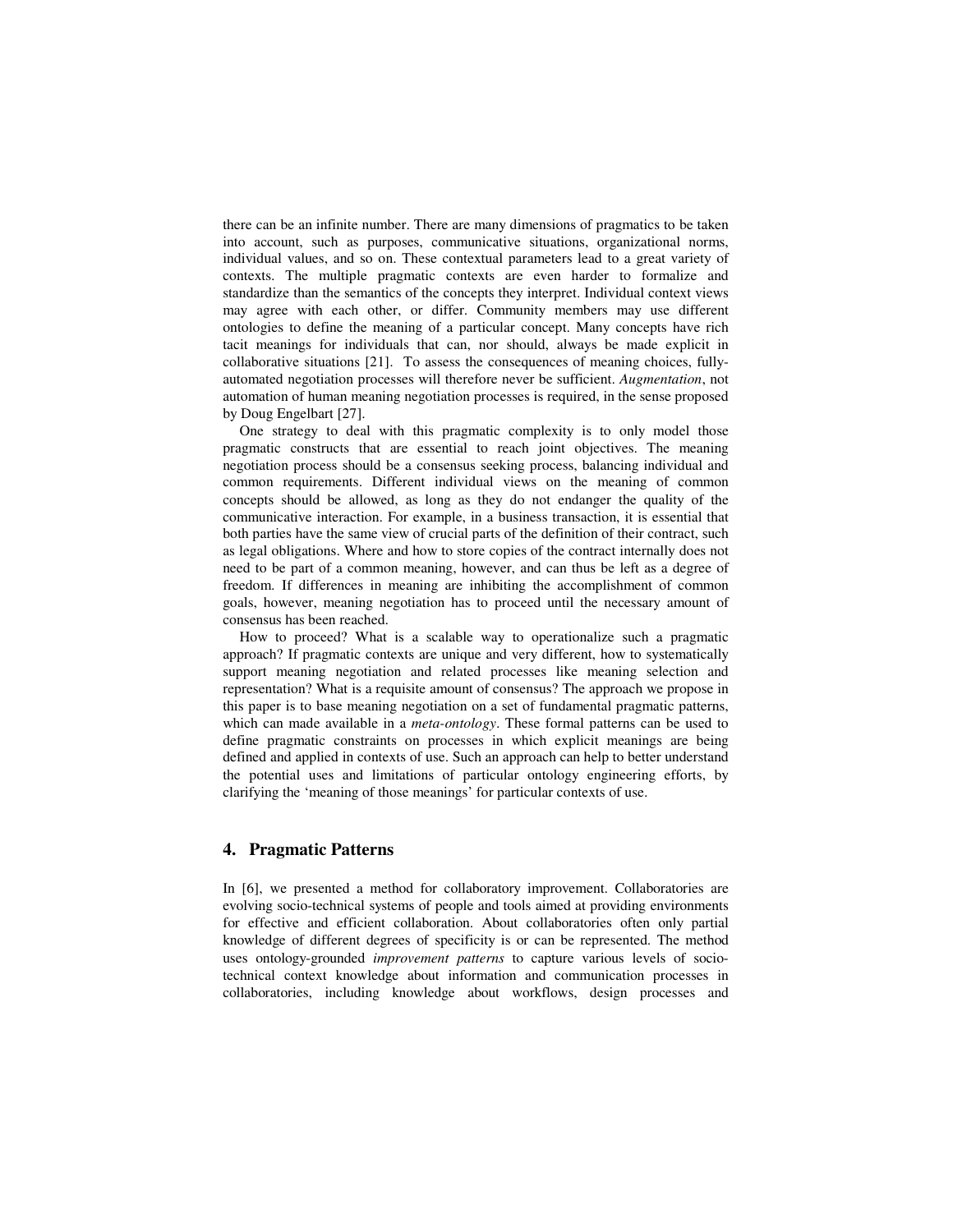improvement processes. We view collaboratory improvement as a Peircean pragmatic inquiry process in which hypotheses about socio-technical improvements of the collaboratory are continuously constructed and tested in the community. This process, properly supported, should lead to more effective and efficient collaboratory evolution. Such an inquiry process could be a major driver of meaning selection in a community and hence form an important constituent of the Pragmatic Web [7].

A collaboratory improvement process is a good example of a community using patterns to evolve specification knowledge about its own socio-technical system. In the current paper, we want to develop a broader perspective. Instead of using patterns just to improve collaboratories, we intend to use patterns to 'improve semantics'. Given our conceptual model of the Web, what kind of patterns do we need? How do we represent them? How can we use them to deal with some of the problems inhibiting the progress of the Semantic Web?

### **4.1 Patterns**

Humans use patterns to order the world and make sense of things in complex situations [15]. Patterns are often used in the construction of complex systems. An influential definition of patterns in architecture, also useful for information systems, was given by Christopher Alexander: "A pattern is a careful description of a perennial solution to a recurring problem within a building context, describing one of the configurations which brings life to a building (Alexander, et al., 1977, in [23]". A pattern thus contains elements of a solution to a problem, and applies within a particular context. Important is to focus on the words *recurring* problem and *perennial* solutions, indicating that the pattern definition of problems and solutions must be generic enough to cover a range of problem situations which in reality are always subtly different from the ideal, while being specific enough to offer useful solutions for the particular problem at hand.

Patterns are another view on domain models stored in ontologies. Developing ontologies for open environments like the Semantic Web is difficult, since more rules make ontologies less generic, while light-weight ontologies are not very useful [30]. This problem of finding the right degree of semantic specificity of ontologies to address problems in the domains they were created for, is not going to go away. The problem is not technical, but philosophical. If the types and number of applications of an ontology are infinite, and cannot be known beforehand, it will not work to try and produce the 'ultimate ontology' of semantic patterns. The usefulness of an ontology is always in the eye of the beholder, or more precisely, the eyes of many beholders: the many communities and individuals within communities using the ontology for their particular, changing, collaborative purposes.

Accepting this reality of eternal semantic partiality, conflict, and confusion, there is another, potentially more rewarding way to go. It consists of (1) making a strict conceptual separation between *modelling* and *using* ontologies, (2) identifying metapatterns, i.e. *pragmatic patterns* that can (3) be used in *meaning evolution* processes in communities of users in order to make existing ontologies more useful and easier to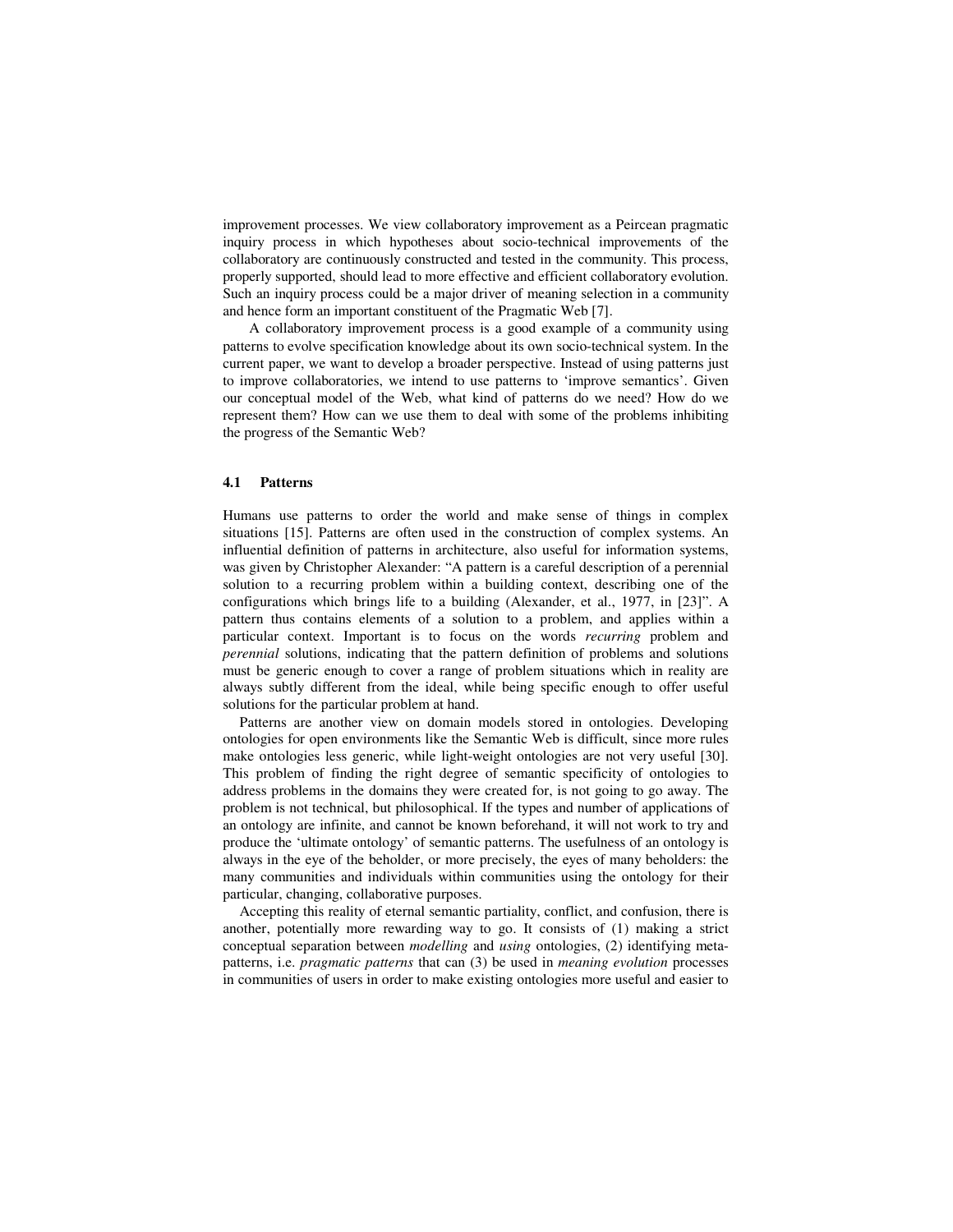change<sup>4</sup> . These processes include what we referred to in the previous section as meaning representation, assignment, selection, alignment, and negotiation. Only by tackling these pragmatic issues head-on can the vision of the Semantic Web assisting the evolution of human knowledge as a whole [1], be realized in practice.

#### **4.2 Core Pragmatic Patterns**

<u>.</u>

To operationalize our vision of the Pragmatic Web, we need some core pragmatic patterns. We do not formalize the patterns in this article, but will outline some and describe their possible role in the scenario presented in the next section. Using conceptual graphs, it should be relatively easy to structure and reason about their (meta)semantics.

For a particular community, core pragmatic patterns include:

- *Pragmatic context:* a pattern that defines the speakers, hearers, type of communication, and identifiers of the individual and common contexts of a community.
- *Individual context:* a pattern that defines an individual community member, individual context parameters and an identifier of the individual context ontology.
- *Common context:* a pattern that defines the common context parameters and an identifier of the common context ontology of a community.
- *Individual pragmatic pattern*: a meaning pattern relevant to an individual community member. An individual context ontology consists of the total set of meaning patterns relevant to that individual.
- *Common pragmatic pattern*: a meaning pattern relevant to the community as a whole. The common context ontology consists of the total set of common meaning patterns relevant to the community.

Pragmatic patterns are template definitions that can be used as the basis of conceptual definitions used in meaning negotiation and other meaning evolution processes. These patterns can be refined and extended by communities if and when necessary.

Pragmatic patterns have a normative status, being either required, permitted, or forbidden. In the case of a pattern being required, this implies that the pattern must be satisfied in the process where it is used. If it is forbidden, it may not be matched in such a process. If permitted, it may be applicable, but not necessarily so. Such normative matching processes can provide powerful guidance of meaning evolution processes.

Earlier, we said that there is a much larger number and diversity of pragmatic contexts than of the ontologies which they use. Still, the number of pragmatic patterns, if chosen at the right level of specificity, can be relatively small. These patterns should

<sup>4</sup> These processes concern the evolution of *explicated* meanings. Many meanings are implicit, in people's heads. Although they may, and probably should change as well, understanding these are more the focus of, for instance, psychological studies.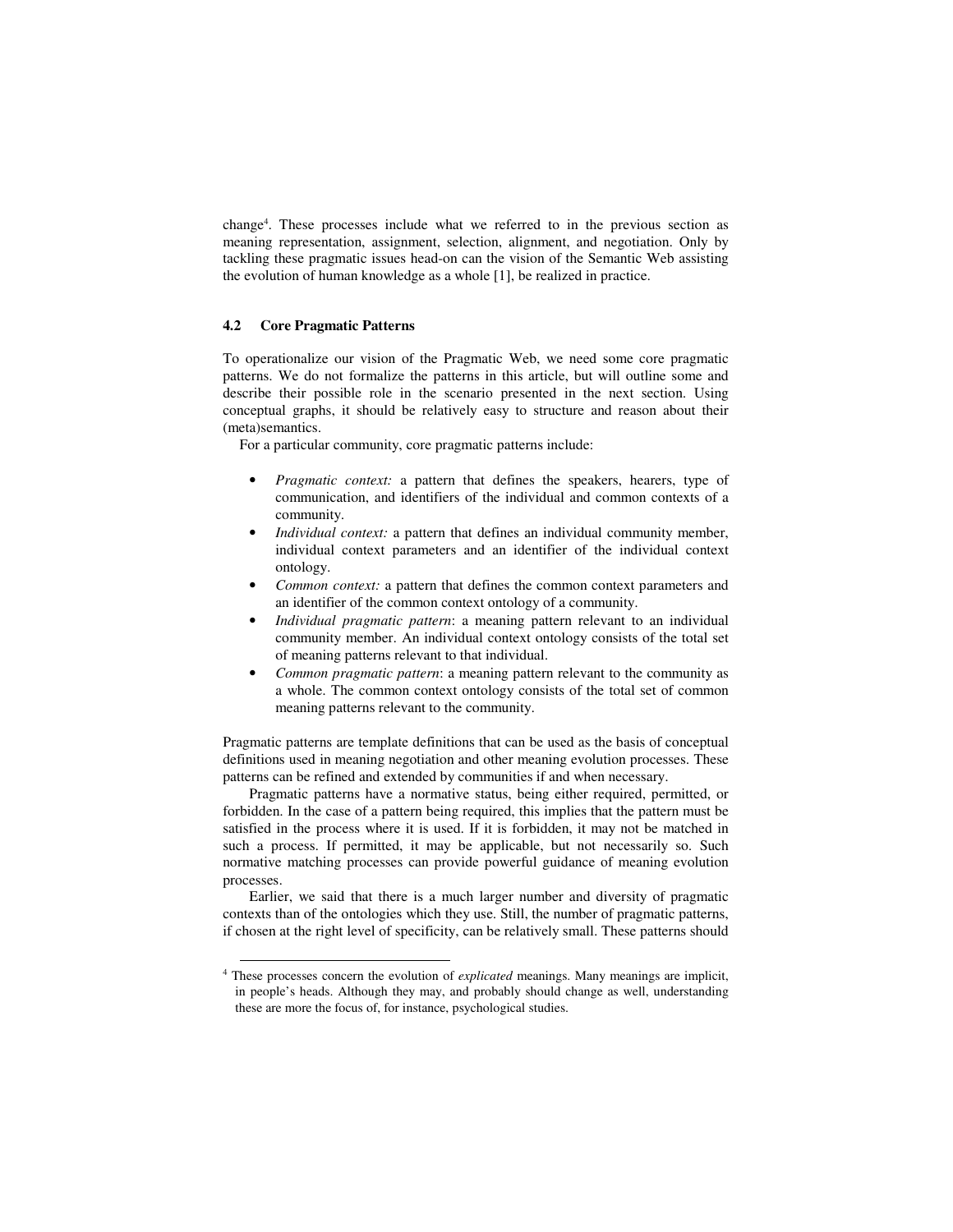not include the infinite number of details that make each pragmatic context unique, but only those that contribute to improving the effectiveness and efficiency of meaning evolution, with a focus on meaning negotiation. Of course, in this paper, we do not claim to solve the pragmatic puzzle. We will not provide the ultimate reference set of pragmatic patterns to be used in optimizing meaning evolution on the Semantic Web. Our aim is much more modest: showing proof of principle about what pragmatic patterns are and the role they could play in dealing with some of the meaning evolution issues mentioned. To this purpose, we introduce a hypothetical case very relevant to the conceptual graphs community: getting the famous cat its mat.

## **5. Using Pragmatic Patterns: How to Get a Mat for the Cat?**

The mat producing company MatMakers wants to explore new markets. The grapevine has it that an interesting niche exists of cat lovers wanting nothing but the best for their furry friends. Its marketing officer Charles is commissioned to find new customers who will appreciate MatMaker's high-quality mats for their cats.

Charles decides to look for potential customers using the WYO=WTW (WhatYouOffer-is-WhatTheyWant) e-business broker. This broker is a web service that maximizes precision of advertising by using the latest Pragmatic Webtechnologies. In particular, it mediates in meaning negotiation between sellers and prospective buyers by intelligent use of pragmatic pattern matching. The following type hierarchy is part of the WYO=WTW community context ontology (Fig.2):



**Fig. 2. The WYO=WTW Community Context Ontology** 

A most relevant concept in any advertising process is the *object for sale*. One important property of these objects, which is often discussed in the business negotiations of this particular community, is the *size* of the object being offered. Two important size indicators are the *minimum* and the *maximum length* of the object. Two communication roles in an e-business transaction are the *seller* and the *consumer*,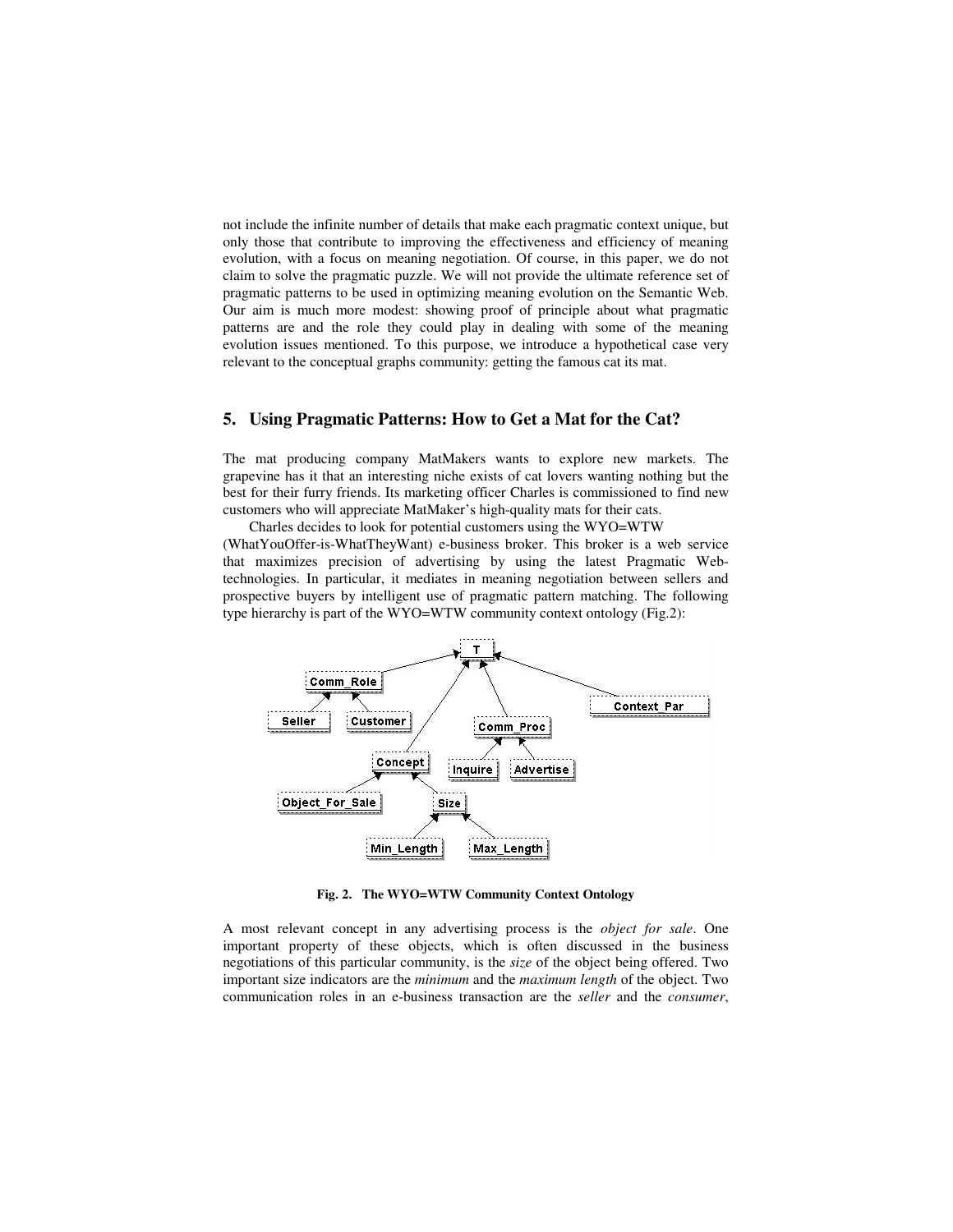referring to the parties who can play the speaker or hearer-roles. The community using the WYO-WTW service distinguishes two types of communication processes: *inquiring* about objects for sale, initiated by customers, and *advertising* objects, initiated by producers.

MatMakers has its own corporate ontology, from which Charles imports the Mat and Size-concepts (including their positions in the type hierarchy) into the individual context ontology of MatMakers for the WYO=WTW service. He also adds the Catconcept, since that is what he wants to focus his particular potential customer search on. Since the maximum length of the mats produced by MatMakers is one meter, Charles adds to his individual context ontology the required pattern that to be of interest for an advertisement any cat for which the mat is bought should be at most one meter long (Fig.3):



**Fig. 3. The Individual Context Ontology of MatMakers for the WYO-WTW Service** 

The Cat-Lovers-Association-of-the-World (CLAW) is a worldwide virtual community of amateurs crazy about cats. They have interest groups studying not only small cats, like street cats and Siamese cats, but also large cats, like lions and tigers. The database of member addresses of such a highly motivated global community is of high potential value to corporations. In principle, CLAW is not adverse to their members being offered products for their pets. However, they are not interested in offers of products for large cats, since their members are amateurs only, not zoo owners. Therefore, they demand that any sales offer in an advertisement concerns small cats only (Fig.4):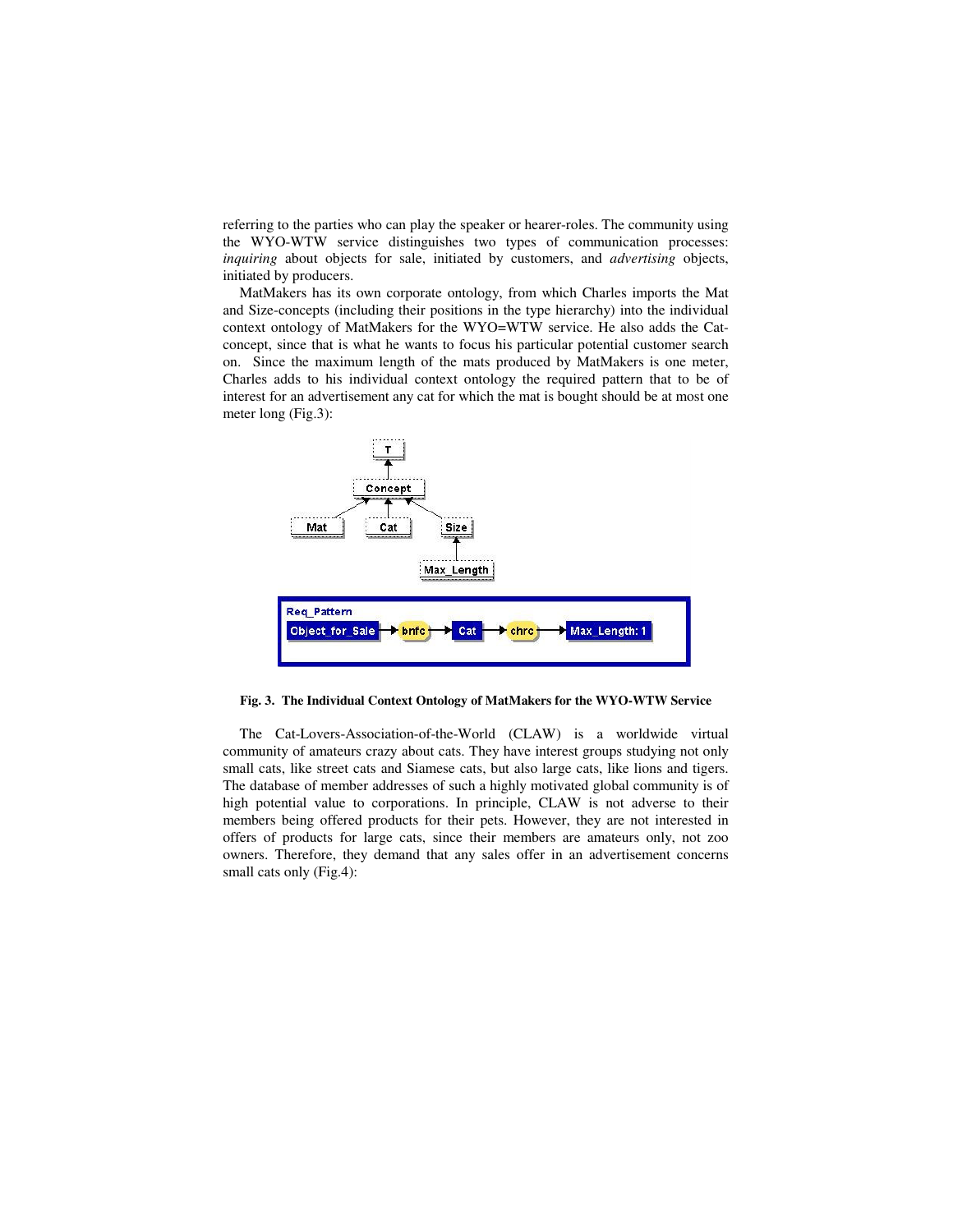

**Fig. 4. The Individual Context Ontology of CLAW for the WYO-WTW Service** 

To find potential customers, Charles first sends a query identical to his required pattern to the web service (Fig.5):



#### **Fig. 5. The Initial Query**

WYO-WTW searches the individual context ontologies of all registered members of its services for a match with this required pattern, by projecting the required pattern on the individual context ontologies of the various members<sup>5</sup>. Nothing matches. Charles realizes that his query could have been too specific, not because no customers share his interest, but because their meanings have not yet been sufficiently specified in the ontologies they use with respect to Charles' purpose. He decides to relax the query by only looking for potential customers who are interested in products for cats, and try to find out about the length of their animals later. He therefore sends the following generalization of his required pattern (Fig.6):



**Fig. 6. The Generalized Query** 

 $5$  We do not go into the details of dealing with labels like Req Pattern here, these can be dealt with by syntactically rewriting the queries.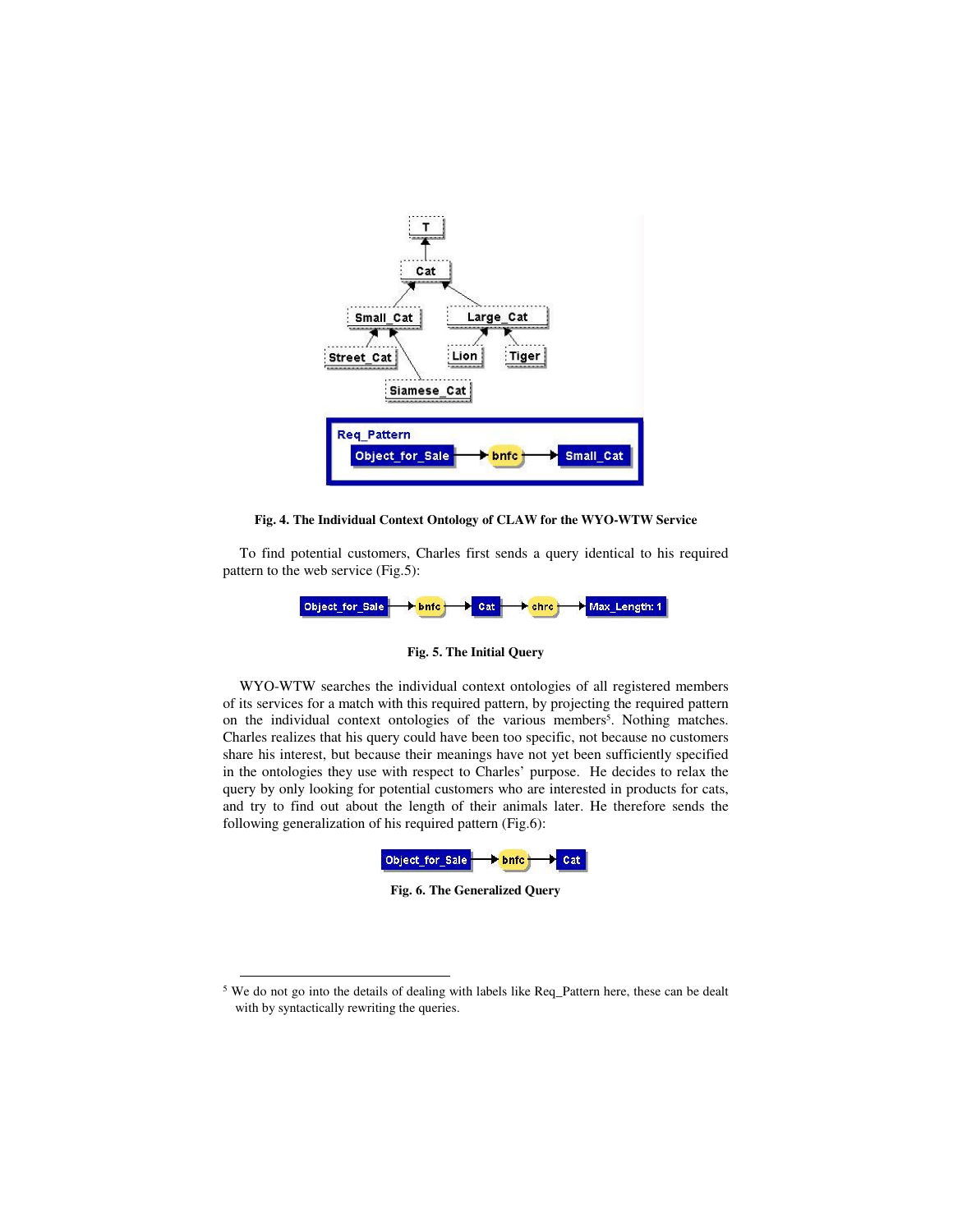WYO-WTW projects this generalization again on the various individual context ontologies. It now matches with all (i.e. the only) required pattern of the CLAW context ontology, returning the following result (Fig.7):



**Fig. 7. The Result of the Generalized Query** 

 CLAW's only (and all) pragmatic requirements on any seller have now been satisfied, and the association in principle is open to being sent the advertisement. However, MatMaker's own required pattern has not been satisfied yet. To see if it could, WYO-WTW goes on the Semantic Web, projecting MatMakers *core semantic pattern* (i.e. the essence of MatMakers' required pattern adapted to the semantic constraints of the potential customer party's required patterns) on the public interfaces of various ontologies that are in CLAW's list of *trusted semantic resources<sup>6</sup>* . It does this to see if these ontologies can be useful in enriching CLAW's ontology sufficiently for it to match with MatMaker's required pattern. The core semantic pattern in this case is the part that follows the bnfc-relation, since this indicates what MatMakers requires from its customers for them to be eligible candidates for advertisement. The Cat-concept is thereby specialized to Small\_Cat, since that specialization is demanded by CLAW's required pattern. Furthermore, any instances are left out, since values may have to be calculated by inference rules, instead of being stored directly in ontologies. This would lead to queries failing, even though semantically they should match with an ontology. Thus, the WYO-WTW service sends out the following core semantic pattern query to trusted ontologies on the Semantic Web (Fig.8):



**Fig. 8. The Core Semantic Pattern Query to the Semantic Web** 

Again nothing matches. WYO-WTW now automatically starts to look for similar concepts. It first tries to find synonyms for the *Small\_Cat*-label by contacting the Cyc-URI (Uniform Resource Indicator) service. This Semantic Web-service finds *Felinae*  as a synonym. It resends the query, but this time with *Small\_Cat* replaced by *Felinae*. It turns out that this query matches with the ontology of Animal Diversity Web (ADW), a university zoological taxonomy server<sup>7</sup> . A part of this ontology is the following (Fig.9):

1

<sup>6</sup> If a semantic resource like an ontology is trusted, a user is willing to accept the ontological commitments implied by the definitions of that resource.

<sup>&</sup>lt;sup>7</sup> In fact, the taxonomy server on which this (hypothetical) ontology is based really exists. It is hosted by the University of Michigan: http://animaldiversity.ummz.umich.edu/site/. Such relatively stable reference ontologies could play an important role in optimizing meaning negotiation processes on the future Pragmatic Web.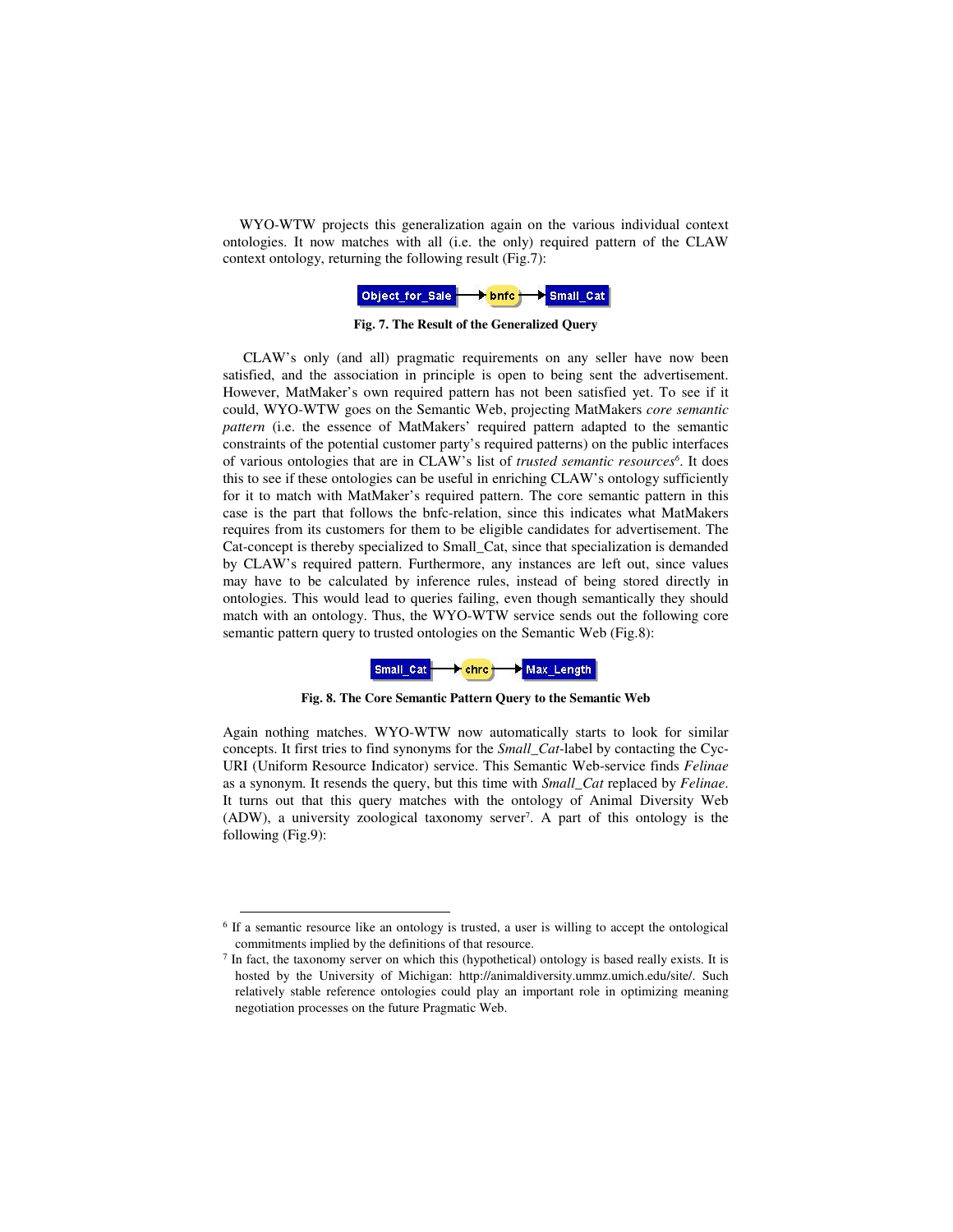

**Fig. 9. ADW's Ontology on the Semantic Web** 

The fact in ADW's ontology that matches with the query (i.e. is a specialization) is the following (Fig.10):



**Fig. 10. The Result of the Revised Core Semantic Pattern Query** 

The following fact is automatically added to the WYO-WTW common context ontology (since *Felinae* is equivalent to the *Small\_Cat*-label, and the latter is the terminology used by at least one of the community members) (Fig.11):



**Fig. 11. The Common Pragmatic Pattern** 

This *common pragmatic pattern* forms the basis for starting the actual advertising process. It means that seller and customer share an interest in beginning an advertising process about objects for sale for small cats which have a maximum length of half a meter. The pattern is - necessarily - a specialization of the parts of the required patterns of both communicating parties that define the properties of the beneficiary of the object for sale.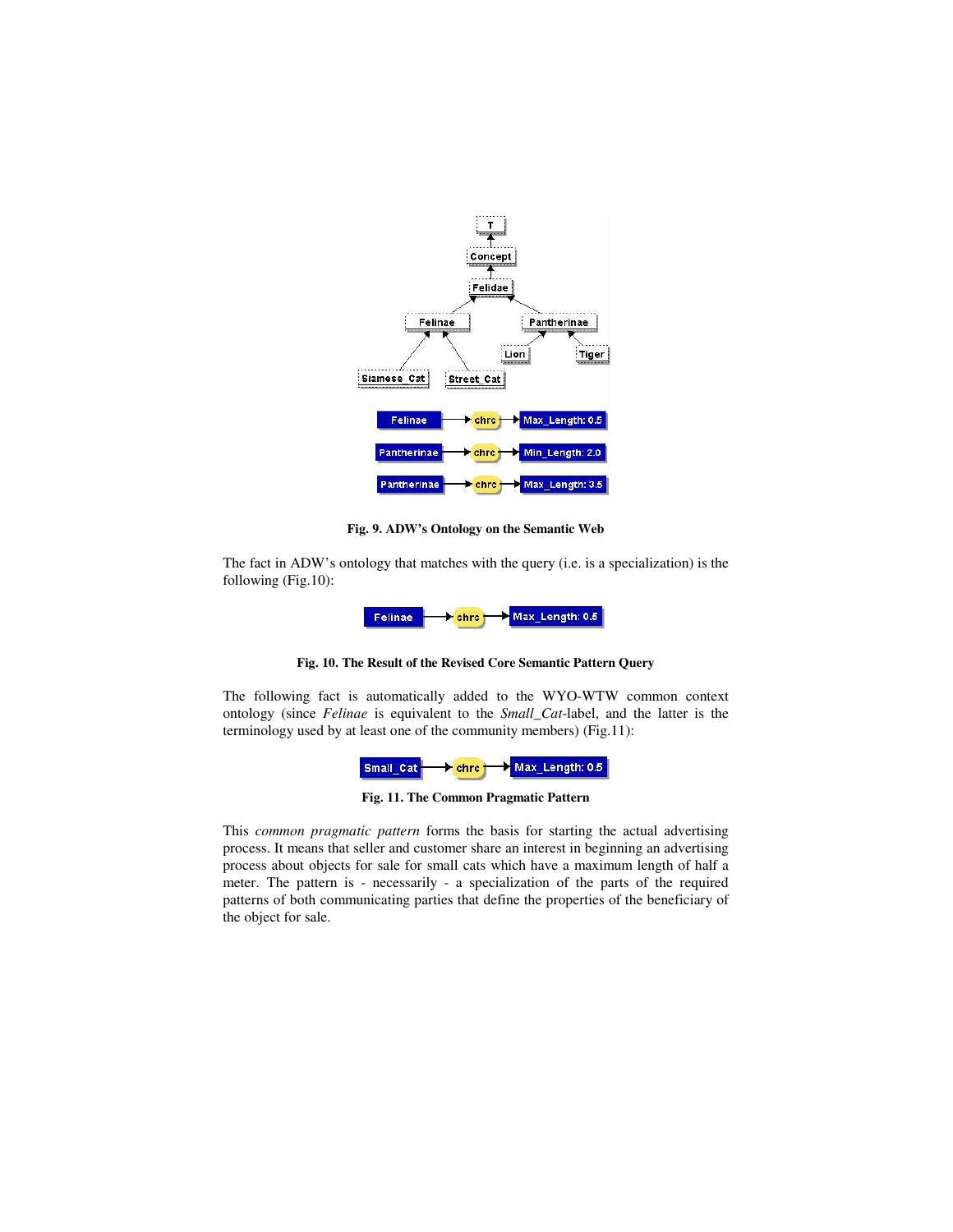

**Fig 12. Meaning Negotiation on the Pragmatic Web** 

Fig. 12 summarizes the meaning negotiation process. This already complex scenario was just a simplified example of a realistic meaning negotiation process. Still, it should demonstrate the power of a combination of a conceptually clearly separated, yet interdependent Semantic and Pragmatic Web.

## **6. Discussion**

The purpose of this paper was to expand current thinking on the Pragmatic Web by identifying some issues and presenting a sketch of one possible approach for its operationalization. There are many directions in which this work should be expanded, however. For example:

• The Pragmatic Web and the Semantic Web are strongly interdependent. Many open issues of the Semantic Web still need to be resolved, before a robust Pragmatic Web can be constructed. One example concerns useful and widely adopted URI (Uniform Resource Identifier) schemes. Still, it would already be very useful to systematically examine current and projected components of the Semantic Web through a pragmatic lens, in order to discover new applications. Vice versa, insights about the Pragmatic Web may help address some of the thorny issues currently blocking progress in the Semantic Web community.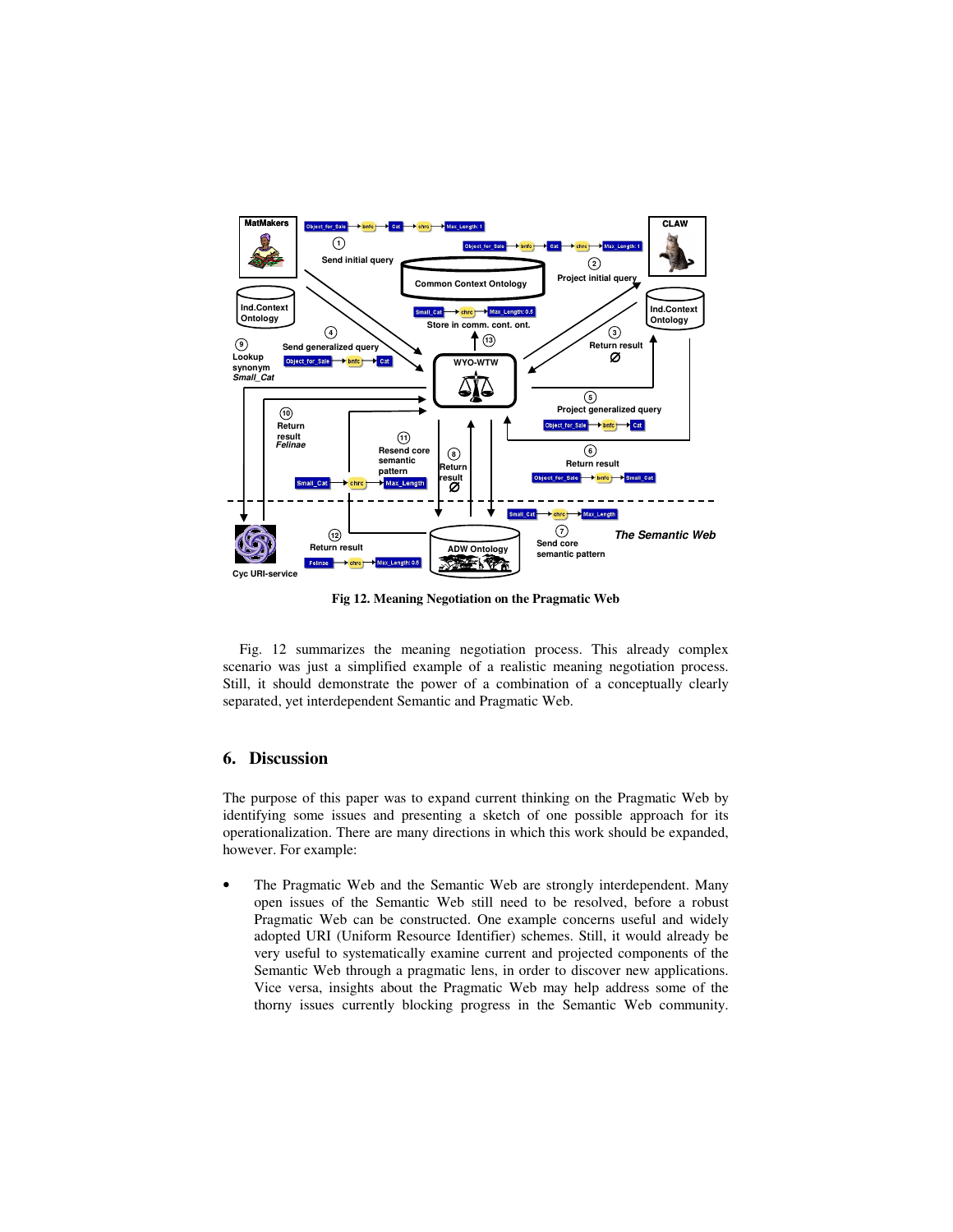Many semantic approaches, for example, already have pragmatic components. However, semantics and pragmatics are often mixed up in confusing ways. Our approach could help disentangle some of these conceptual knots, allowing for optimizations with the right focus, e.g. with respect to either modelers' or users' needs in particular cases.

- We have mostly stuck to a rather practical and shallow interpretation of pragmatics. Philosophically, pragmatics is a very complex idea, however. Insights from philosophers with a strong focus on evolution of meaning, such as Peirce's pragmaticism [2] and Habermas' theory of communicative action [11] could be very useful in strengthening the theory of the Pragmatic Web.
- We only defined meaning negotiation and selection processes informally as sequences of graph projections. The (meta)-semantics of the various pragmatic patterns is still quite fuzzy. How to formalize individual and common contexts and pragmatic patterns? What role should they play in the various meaning evolution processes? When and how should recurring pragmatic patterns stored in meta-ontologies be included in domain ontologies on the Semantic Web? Conceptual graphs research can also make important contributions here, both in terms of advanced theoretical research like context modelling [20] and architectures for pragmatic graph application systems [28,5]. Also, the normative status of patterns is a complex issue. In the scenario, we only used required patterns. In realistic applications, these may conflict with prohibited and permitted patterns. Deontic logic is one theoretical field that help clarify some of these issues [19].
- Human communication is crucial in meaning negotiation on the Pragmatic Web. Conceptual approaches such as proposed in this paper can only augment, not automate human meaning interpretation and negotiation processes. A theoretical foundation for modelling more complex and realistic communicative interactions is the Language/Action Perspective, which stresses the coordinating role of language. This perspective has led to various proposals for human/agent communication-based collaborative models and systems e.g. [16,28,31,12]. Another rich source of ideas for designing pragmatic systems supporting human communication is (business) negotiation theory (e.g. [8]).
- Ontologies play a crucial role, at both the Semantic and Pragmatic Web levels. The ontologies presented in the scenario were exceedingly simple, since the focus was on proof of concept, not on the finer semantic details. Much ontology research focuses on these representation and reasoning issues. Although valuable and necessary, ontology research on the Pragmatic Web level should also focus much more on ontology *methodology* issues. These include the (partially) human processes of modeling, selecting, using and changing meanings for collaborative purposes. The DOGMA-methodology being developed at STARLab consists of a set of methods, techniques, and tools to arrive at scalable ontologies that can actually be made useful in practice [29]. One of our projects in which a strong focus will be on exploring the relations between ontologies and pragmatics is the CODRIVE project<sup>8</sup>. Our aim is to develop a methodology for negotiating a

<sup>8</sup> EU Leonardo da Vinci project BE/04/B/F/PP-144.339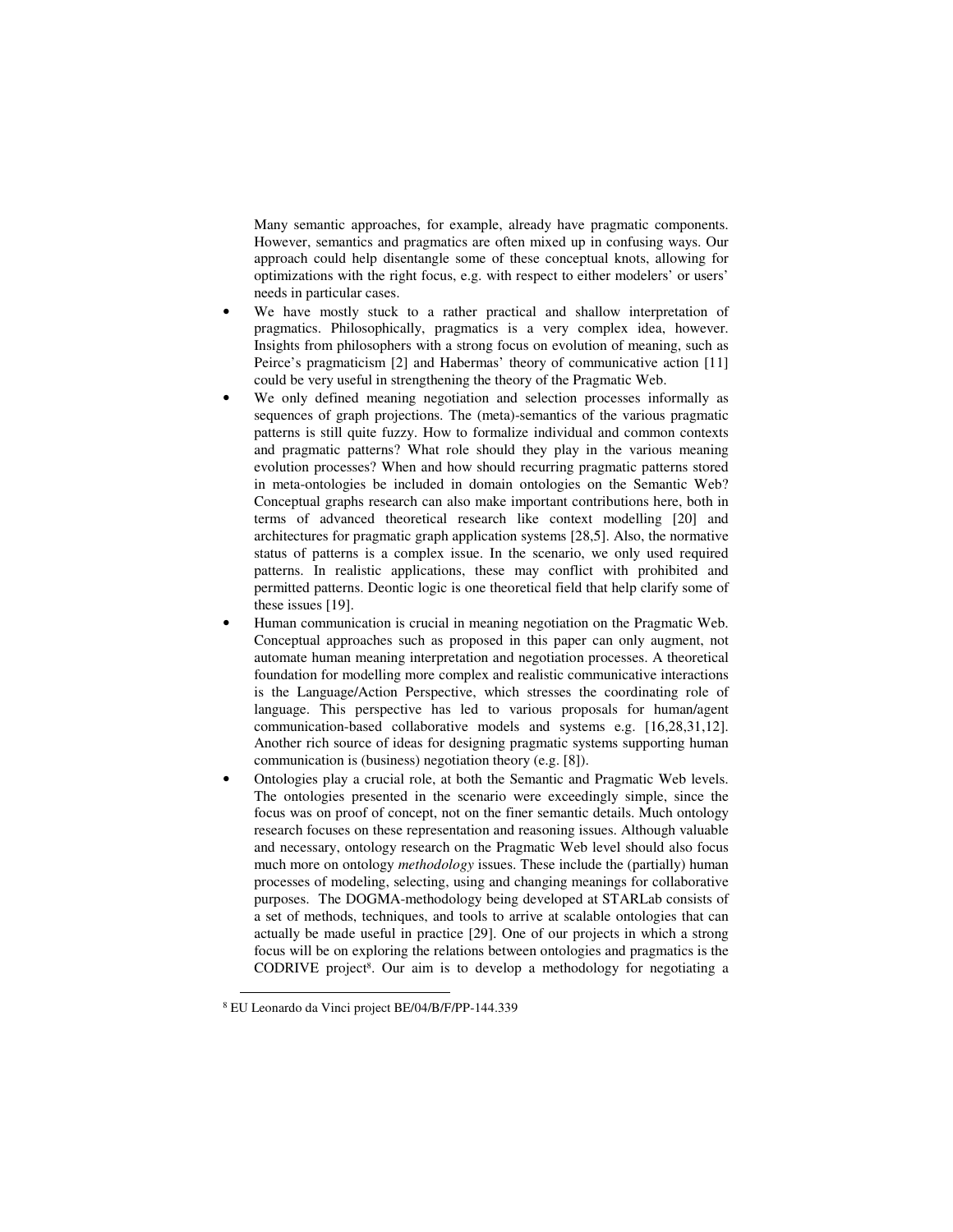common competence ontology by key stakeholders in the European labor market. These parties, representing the educational sector, public employment agencies, and industry have a need for a common competency ontology that can be used for collaborative applications such as doing job matches and developing individual training pathways. Given the widely varying interests and definitions of competence concepts, this should be a very interesting test case to further develop theory and practice of the Pragmatic Web.

## **7. Conclusion**

The Pragmatic Web is the next phase in the evolution of the Web. Most research attention currently focuses on the Semantic Web. However, for the Semantic Web to truly realize its potential, much more work needs to be done on its pragmatics aspects. This entails that the context of use of explicated meanings that are stored in ontologies need to be much better understood. The driver of the Pragmatic Web are meaning negotiation processes. These processes are connected to the Semantic Web by meaning selection and representation processes.

In this paper, we have explored the contours and some fundamental concepts of the Pragmatic Web. By means of a scenario we have explored what the Pragmatic Web in a few years time might look in practice. The aim of this paper was not to solve existing problems, but to help open up an exciting new territory for intellectual and practical exploration. Moving the research focus from semantics to pragmatics, from representing to *using* meaning, is the next step on the way to network applications that help communities of people realize their full collaborative potential.

## **References**

- 1. Berners-Lee, T., Hendler, J. and Lassila, O. (2001), The Semantic Web, *Scientific American*, May 2001: 35-43.
- 2. Buchler, J. (1955), *Philosophical Writings of Peirce*. Dover Publ., New York.
- 3. Carlile, P. R. (2002), A Pragmatic View of Knowledge and Boundaries: Boundary Objects in New Product Development, *Organization Science,* 13(4): 442-455.
- 4. Corbett, D. (2004), Interoperability of Ontologies Using Conceptual Graph Theory. In *Proc. of the 12th Intl. Conference on Conceptual Structures (ICCS 2004), Huntsville, AL, USA, July 2004*, LNAI 3127. Springer, Berlin, pp. 375-387.
- 5. Delugach, H. S. (2003), Towards Building Active Knowledge Systems With Conceptual Graphs, in *Proc. of* the *11th Intl. Conf. on Conceptual Structures (ICCS 2003), Dresden, Germany, July 2003*, LNAI 2746. Springer, Berlin, pp. 296-308
- 6. de Moor, A. (2004), Improving the Testbed Development Process in Collaboratories. In *Proc. of the 12th Intl. Conference on Conceptual Structures (ICCS 2004), Huntsville, AL, USA, July 2004*, LNAI 3127. Springer, Berlin, pp. 261-274.
- 7. de Moor, A., Keeler, M. and Richmond, G. (2002), Towards a Pragmatic Web. In *Proc. of the 10th Intl. Conference On Conceptual Structures (ICCS 2002), Borovets, Bulgaria, July 2002*, LNAI 2393. Springer, Berlin, pp. 235-249.